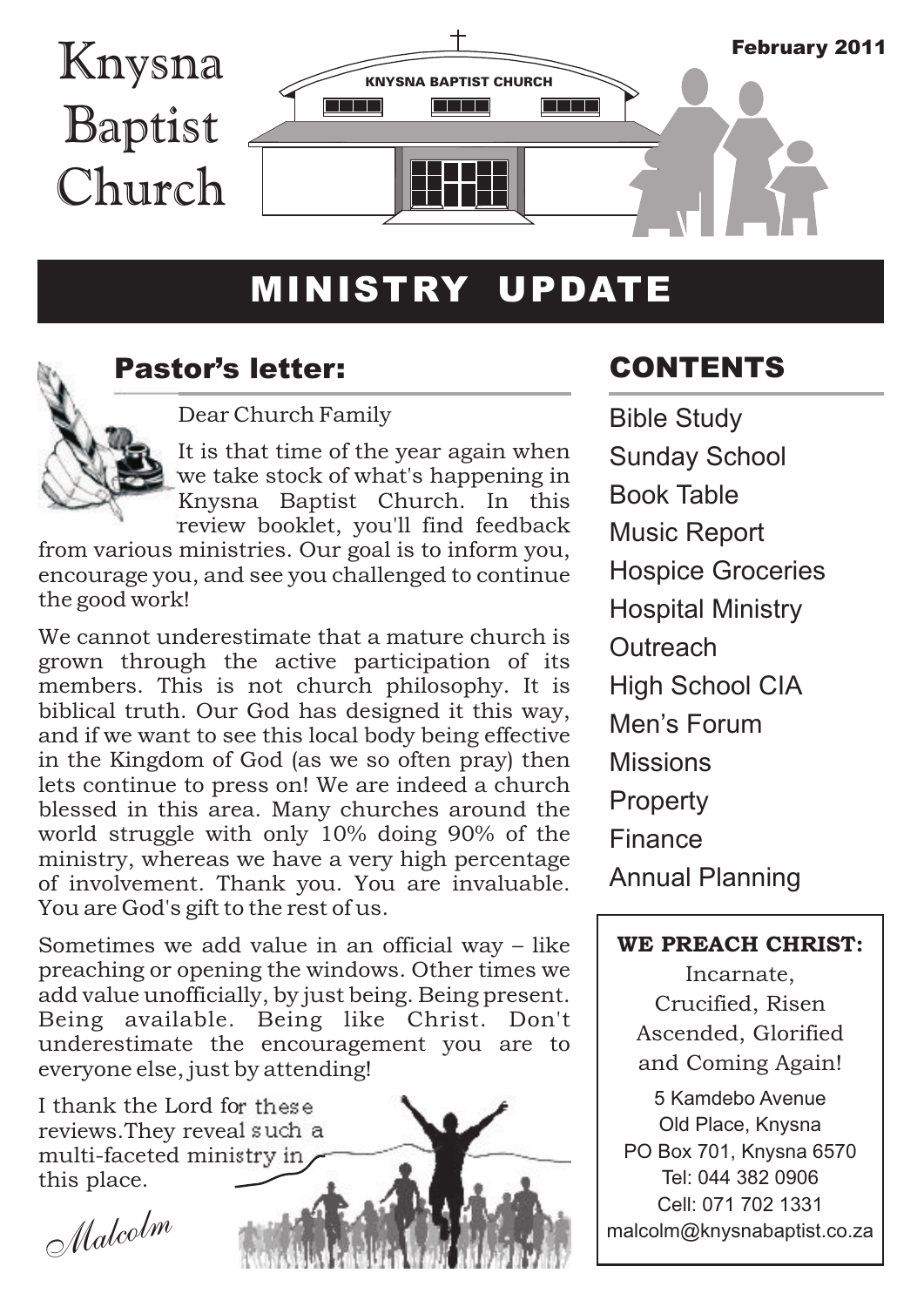# BIBLE STUDY

### *Sometimes we call them Bible Studies, and*

*sometimes Cell Groups. Certain people make a distinction between the two, but an effective group must contain both elements of studying God's word, and facilitating close fellowship and numeric growth.*



*To me, Bible studies are an essential part of Christian life. Sunday morning just cannot provide what you get at a Bible study. Sunday morning is over in an hour and a half (unless the preacher takes liberties…), and so many people walk in and out without properly connecting with one another. They don't have an opportunity to challenge or question what is taught. There is no opportunity to share their problems, or reasons to praise God. They only get to hear one voice, and not get to see the life stories of their brothers and sisters in the struggle before Heaven.*

*The Sunday service meets a particular need. It brings the whole body together for corporate worship. And it saves the pastor from travelling to each house to teach the Word. It also gives a common place to invite friends or family or new comers to be introduced to the Body. But this 1.5 hours of the week is by no means sufficient for Spiritual Growth, well, at least good growth.*

*Whatever the reason, if you are not attending a midweek Bible Study, you are missing out. Don't sit with excuses. Find me at church and say, "I need a Bible Study!". Let's make a plan.*

*Malcolm*

## Tuesday: 18h30 – Ron Cairs

Our enthusiastic group met every Tuesday at 6:30 pm. The members of the group hosted the studies in turn each week. We had a regular attendance of 11 members and were later joined by some of Rodney's group after his death.

We spent most of the year in an in-depth study of Romans. In the lead up to Christmas, we followed Christ through the Old Testament.

This bunch loves to talk and this leads to

much discussion and so we don't always finish on time! However, our ladies are past masters at saying," Good Bye!"

This year we have just started with the Epistle to the Hebrews. This very important book was written when ages were colliding and society seemed to be shaking. It was written to Christians who were wondering what was going on and what to do about it. Hebrews emphasises the supremacy of Christ and is very relevant to the Christian Church in the 21st century.

We welcome anyone who would like to get their teeth into sound doctrine and in depth study of God's Holy Word. Come and join us, you'll be so glad you did! ... and so will we!

## Wednesday: 09h00 Ladies Bible Study – Jacqui

The Ladies bible study has been a tremendous blessing to all who attend. It is such a source of encouragement and friendship. We (12 Ladies) love meeting every Wednesday morning at 9:30 am at Claire Lemke's home around a cup of tea, sharing our burdens, gaining wisdom from a friend, praying together and feasting on the Word of God together. In 2010 we did a study on Creation from Precept Ministries followed by an extended study on the Lord's prayer called "Lord, teach me to pray" also from Precept. We were constantly being reminded of Our Fathers love for us. Firstly in creating us a perfect home wherein all our needs are met. And secondly in studying the Prayer that Jesus teaches us, an example of how to pray. This year we started of with a short study on Trusting God taken from the book by Jerry Bridges. And have now started with our 16 week study on the names of God, called "Lord, I want to know you". Our goal is grow in the love and knowledge of our Lord Jesus Christ and in our love for one another. We invite any Ladies looking for such growth and encouragement to join us!

## Wednesday: 19h00 – Malcolm Cunningham

We meet every Wednesday at 19h00 (well, we try to, but we aren't as time conscious as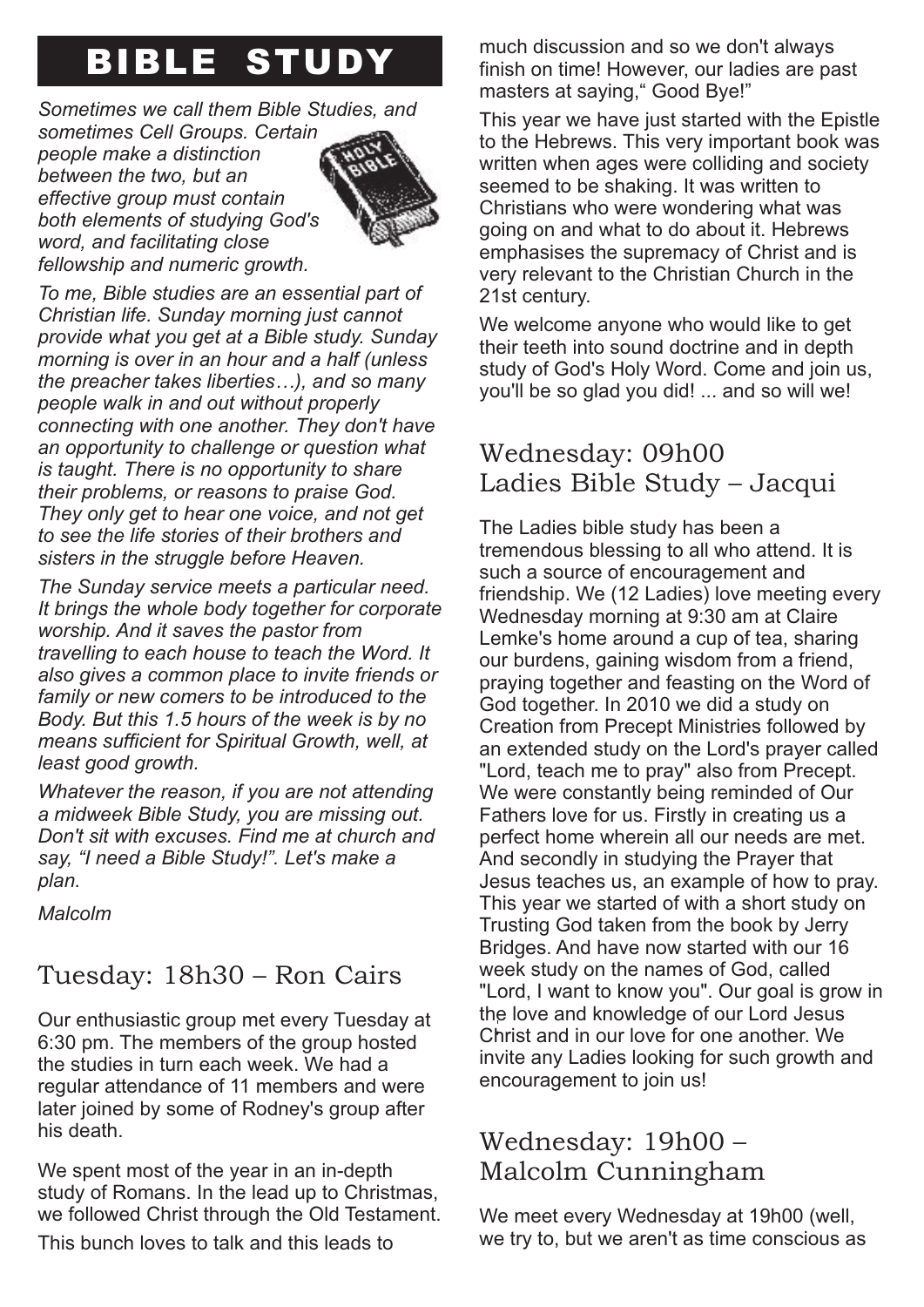the 'other' bible study!) and are a mixed bunch, both culturally and in age. Our youngest attendee is only a couple weeks old, and the oldest are so old that they don't divulge their age! But that doesn't stop us from having great fellowship and discussion around the word of God, and contemporary issues that come up now and then.

Most of 2010 was spent working through some systematic theology by Paul Washer – a study of the character of God: His holiness, His perfection, His Justice, His Will – well you get the idea. It was in some ways very deep, but in other ways pre-processed by Paul Washer to make it easily accessible to our minds.

We have now begun with a study of 1 Timothy – a book that speaks to the Church today in many ways. There should be lots of interesting discussion when we get to the question of women in leadership! We've already had the questions flying!

# SUNDAY WORSHIP

## Sunday School

At the beginning of the year it was decided to split the Sunday school into two

groups.



Grade 4 to Grade 7, and the remaining class for children up to Grade 3.

This has worked well as the lessons are now geared more to the appropriate age group.

We are very grateful to have more teachers this year which has made the load lighter for all, and thank them heart fully for their preparation and teaching of the lessons to our little people so faithfully.

If anyone is interested in teaching or finding out more about teaching in the Sunday school, please speak to any of the teachers. At the moment we teach, on average, about 8 lessons each per year.

We were also blessed to have a new curriculum which has taught the Bible lessons in a fun and interactive way for our children.

The children had the opportunity to participate in Sunday morning services, with singing, welcoming folk at the door as well as the collection of the offering. We are hoping that this will become an annual event, it is important to involve the children so that they feel part of the church family.

We also enjoyed our annual picnic where fun and food was enjoyed by all.

As always the main objective of the Sunday school is to teach the gospel so that our children may come to know Jesus as Lord and Saviour at an early age and grow in faith and knowledge.

We would like to ask the church to continue to pray for our children and for the teachers serving in the Sunday school.

### *Helga*



### Book Table

**The year past**

Over the past year the ministry offered to us by Augustine Bookroom has

allowed many of us to buy books that we might otherwise not be able to afford. It has certainly focused our minds on the huge variety of doctrinally sound books that are available.

Those who have used this opportunity have enjoyed so many benefits, of which these are a few:

We have been exposed to Christian doctrine

Reading has encouraged us in the daily living as Christians in a fallen world

What we have learned and been exposed to has allowed us to share with fellow Christians the majesty and wonder of the living God in our daily walk as he works His purposes out

Many members have taken the ministry further and spread it outside the church by sharing with friends in other churches and towns

### **The future**

The present system (we received books on consignment and paid only for what was sold) has stopped for a time. Augustine is restructuring their system and in future it may become available again.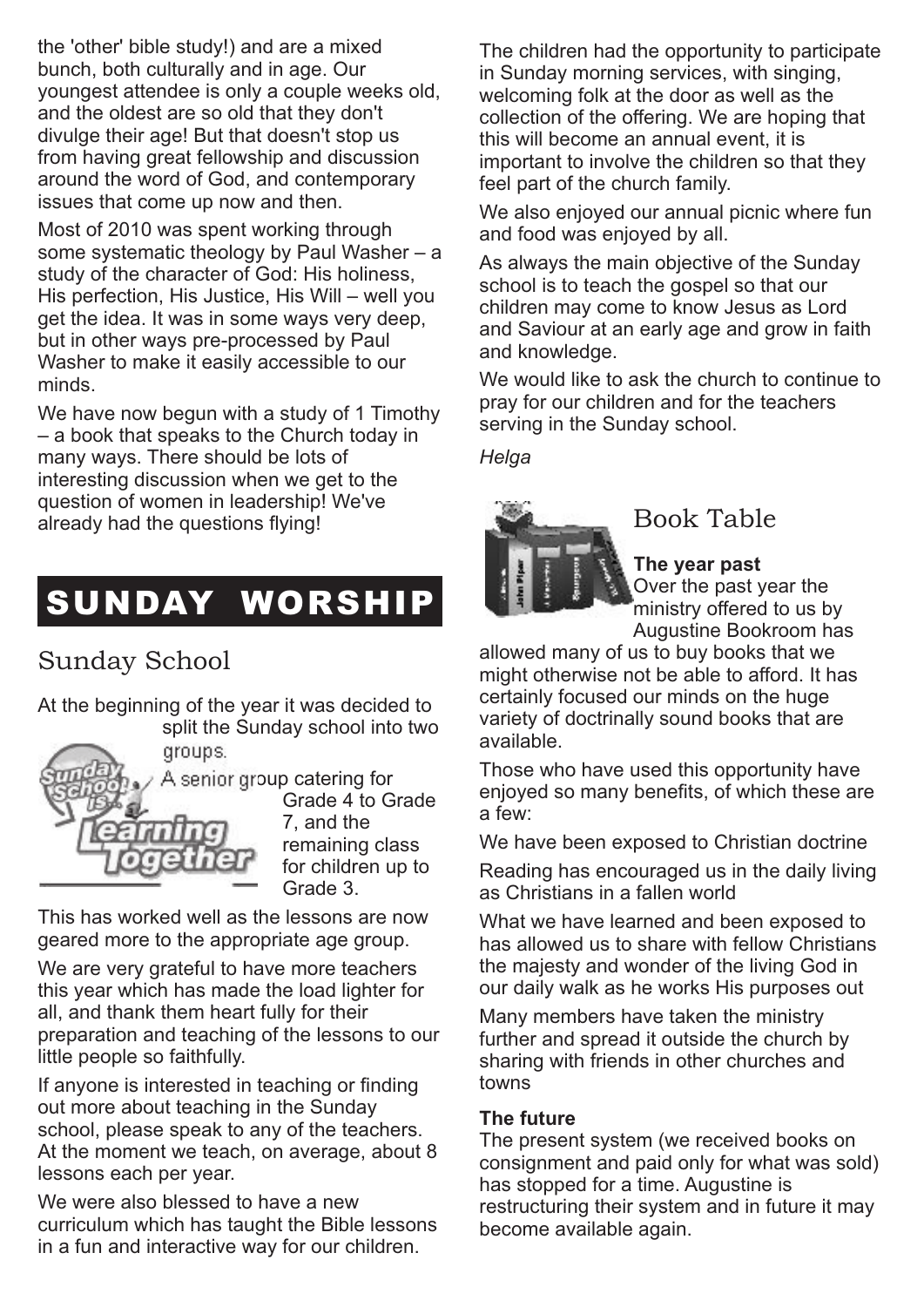In the interim it is best for those wanting books to order directly from Augustine, pay for the books and have the books posted. In order to reduce the cost of postage, it will be better for people to join orders and share postage.

### **Prayer Requests, Needs, particular Praise**

- Praise God from whom all blessings flow that we have become a reading church and that many have been blessed because of this ministry.
- Please pray that the ministry will be able to continue and that the staff at Augustin Bookroom continue to serve God faithfully and are blessed because of it.
- Please pray that God will continue to bless us and that many will continue to make use of this ministry.

For the catalogue, visit<u> www.augustine.co.za</u>

### *Jonathan*

## Music Report

S*ing to the LORD, bless His name,* Psalm 96:2a

This verse declares what we as a team have endeavoured to do. Each practice is



ask God to help us to glorify Him, and to help us be a means of leading the congregation at the morning service also to glorify God in their worship.

In this last year we have enjoyed singing many of the old and loved hymns, but have also had the joy of learning many new and modern songs. We would assure the members of the church that we are very careful to choose sound, Biblically based hymns and songs. It is always thrilling to learn something new, and so to increase our repertoire.

The editor of PRECIOUS HYMNS stated: "New songs and choruses will become precious, only when we try them over and over until the melody and the message is actually found." He added that it was his prayer that God would bless those hymns to the salvation of the lost, to the strengthening of Christians, and to the praise of His precious Name. To this we add our resounding, "Amen."

Our thanks and appreciation to all the members of the music team for their faithfulness over the past year. There is always place for new members, and anyone who would like to share in this joyful ministry. please do so.

#### *Our team consists of:*

Leaders - Malcolm, Ron, Jonathan Pianists - Felicity, Estelle, Natalie Guitars - Malcolm, Eben, Sarah Vocals - Adele, Estelle, Fiona, Jacqui, Jonathan, Laetitia Projection – Mary, Charlotte, Sound – Mel, Jacques



### *Felicity*

# **COMMUNITY OUTREACH**

# Hospice Groceries

For many years we have supplied a food parcel to Hospice every month.

The recipients of these groceries are determined by the Hospice staff and many are terminal patients.

These groceries have been donated by some members of our Church.

For the last few years this ministry was handled by Rodney and Cathe Cilliers, but now Ron and I fulfil this task.



I appeal to all those who have promised to donate food to be regular, because some months our parcel is rather sparse. For those who are not on the donation list, there is always the need for more donations, and extra groceries would be most welcome, and I would encourage you to be part of this community service.

Blessed are the merciful for they shall obtain mercy. Matthew 5:7

*Ron & Felicity*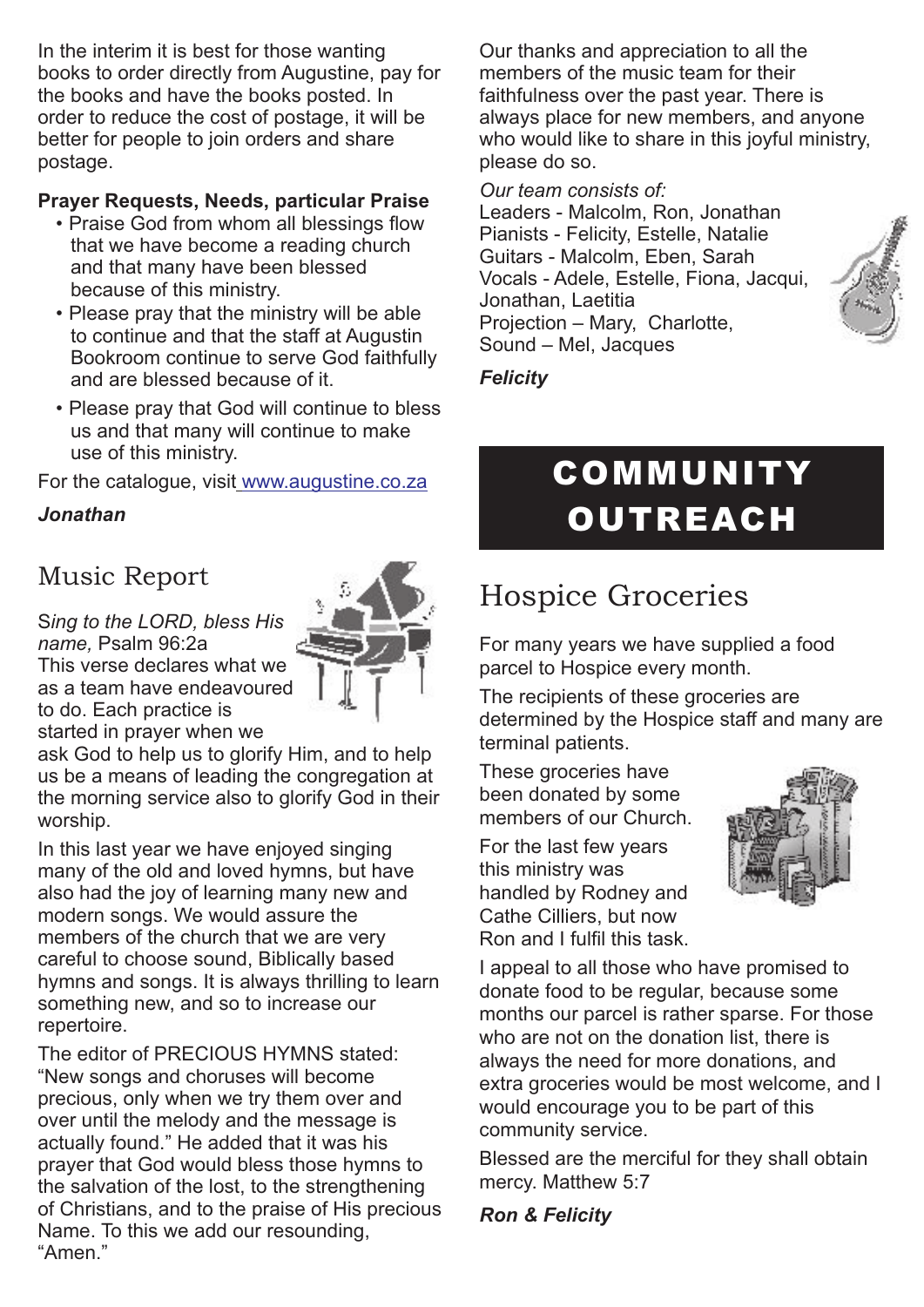## Hospital ministry to Women

The hospital ministry is on a Tuesday between 3 and 4 pm at the Knysna General Hospital. We take tracts along to hand out to the patients and I also receive



150 copies of the Golden Thoughts calendars each year from the Trinitarian Bible Society in London which I hand out. They are printed in Xhosa and Afrikaans. If they wish, passages out of the bible are also read to the patients. Five washing packs, each containing a flannel and bar of soap, are given each week to the nursing sister for distribution to the most needy. This is greatly appreciated by both the hospital and the patients. To the proud mothers of all the little babies we see we give either booties or beanies depending on their preferences. The lady who owns the teddy bear shop in Knysna, Brenda, supplies us with teddy bears and I always take a couple to give to those patients who have been through a bad trauma and need a little extra comfort. At Christmas we try to give all the children a teddy. When we are two we generally get to see most of the female patients as well as covering the maternity wards but when one is absent for some reason this is not possible due to time restraints so it would be helpful to have others we could call on for help when the need arises.

We really appreciate the help given by all those who have made this ministry possible, those who knit, those who sew and those who include our work in their prayers. All we ask in 2011 is for the continued support of the church and that those who we manage to help in some small way come to thank and praise the Lord for the work we all do in His name.

*Crissi* 

## Outreach to other churches

Remember to pray for the other churches in town. Currently we phone these churches in turn to hear their prayer requests and items of praise which are placed in the Bulletin for your use.

Knysna Presbyterian Belvidere Holy Trinity Apostolic Faith Mission Methodist Church St Georges Anglican Church Charisma Ministries Vineyard Christian Fellowship Dutch Reformed Church Plett. Evangelical Fellowship George Baptist Church



Christianity Explored will be no news to you. We intended to run the course at the beginning of the Soccer World Cup 2010! But by God's providence, we have only been able to run it from the end of January 2011. We have seen a marvelous mix of attendees, and all have thoroughly enjoyed it.

There is a line of thought in some Christian circles that says we must get past the gospel, past the cross, and move on to living the New Life in Christ. Although this may sound exciting, they are making a terrible mistake. The gospel is the New Life in Christ. I think the reason people want to 'get past the cross' is that they view it only as a ticket to Heaven. They have not understood what the cross means, and therefore are still hungry for fulfillment.

This course has reignited the fire of the gospel in many hearts. I believe there have been hearts challenged and excited, and New Life tasted in this very basic course on the Christian fundamentals. Thank you Jesus, for the cross, for Redeeming my life to Newness, in every respect, in every aspect.

I think of this verse in 1 Corinthians 2:2 ... I decided to know nothing among you except Jesus Christ and him crucified.

### *Malcolm*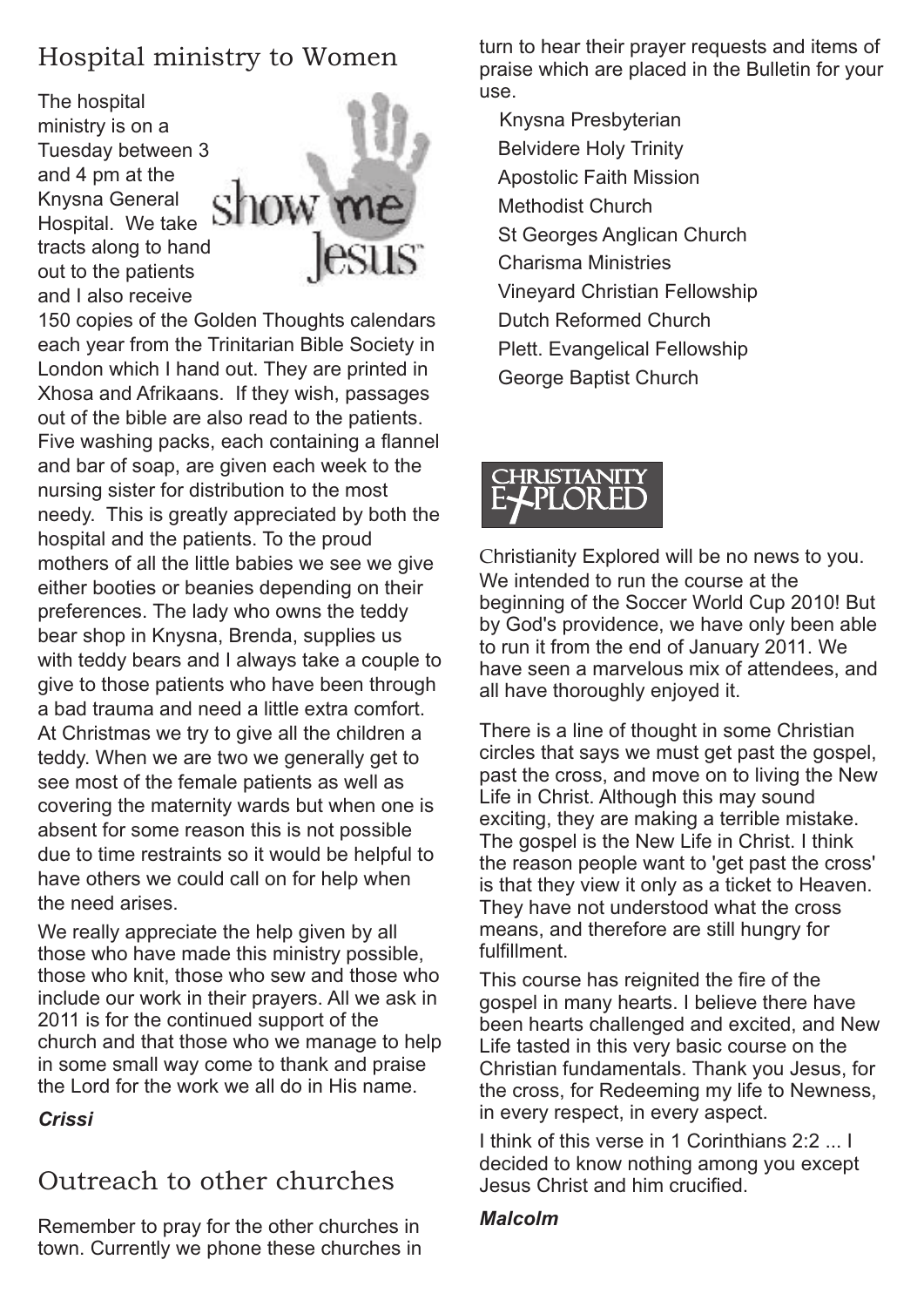# High School CIA

CIA (Christians in Action) is the Christian ministry at Knysna High School, and has been running for many years. Since last year I have been actively involved, speaking on a roster basis to the kids during a school period, or break time.

Various other churches are involved too, including The Rock, St George's Anglican, Southern Gateway, The Island church, and YFC.

I thank the Lord for this opportunity, albeit a very difficult one because one never really knows the audience you are addressing, and where they stand spiritually.

This year I am the 'pastor' for the Grade 9 students. What this exactly means still has to be seen, but in essence, each Grade is assigned a pastor for counselling / leading purposes.

If anyone would like to experience these sessions, come along and stand on the side – I think you'll be amazed at what's going on in this little town!

### *Please pray for:*

- The Christian children to be salt and light in the world.
- The preaching of the gospel.
- Discernment on the part of the leaders as they seek to be effective for the Kingdom.

# **DISCIPLESHIP**

## Men's Forum

In the course of 2010 the intensive study of John Piper's book "Don't Waste your Life", which stimulated lively discussion, was completed, and significant spiritual growth was experienced by those who attended.

A summary of Andrew Murray's biography was subsequently presented to establish what we could learn from Murray's long and fruitful life.

It was decided that the meetings would in future be held monthly instead of bi- monthly, and that future discussions would concentrate on moral issues.

As a result the following subjects were debated.

- Euthanasia
- Suicide
- Capital punishment
- Christian liberty and the world of entertainment
- Abortion

During these sessions participation was excellent, and everyone was invited and was at liberty to voice his personal views. During discussion the biblical view on all matters was regularly sought.

#### **Future Hope**

- •`That more men would be willing to commit themselves to regularly attend the meetings.
- That men would come forward with topics for discussion and suggest alternative activities.
- That forum members would be willing to lead meetings from time to time

### *André*

# MISSIONS

Do you read the missions board now and then? This is a great way to remain up to date about those we support. After all, a percentage of your monthly giving is going to these people! Don't you want to know where the money is going?



My vision for missions this year is that we get more involved in the lives of those we currently support. By looking at the scope of our support, we can say that we have done well. There are at least 9 families, and 8 organisations, besides 2 training seminaries who we support with prayer, the odd email and for some, monthly finances. But if we would like to be even more effective as a body, then we should aim at doing the same for them that we do for one another here at KBC. At KBC, we personally interact. We share. We encourage. We relate.

Let me stir you to see how you might be more personally involved by way of 4 thoughts: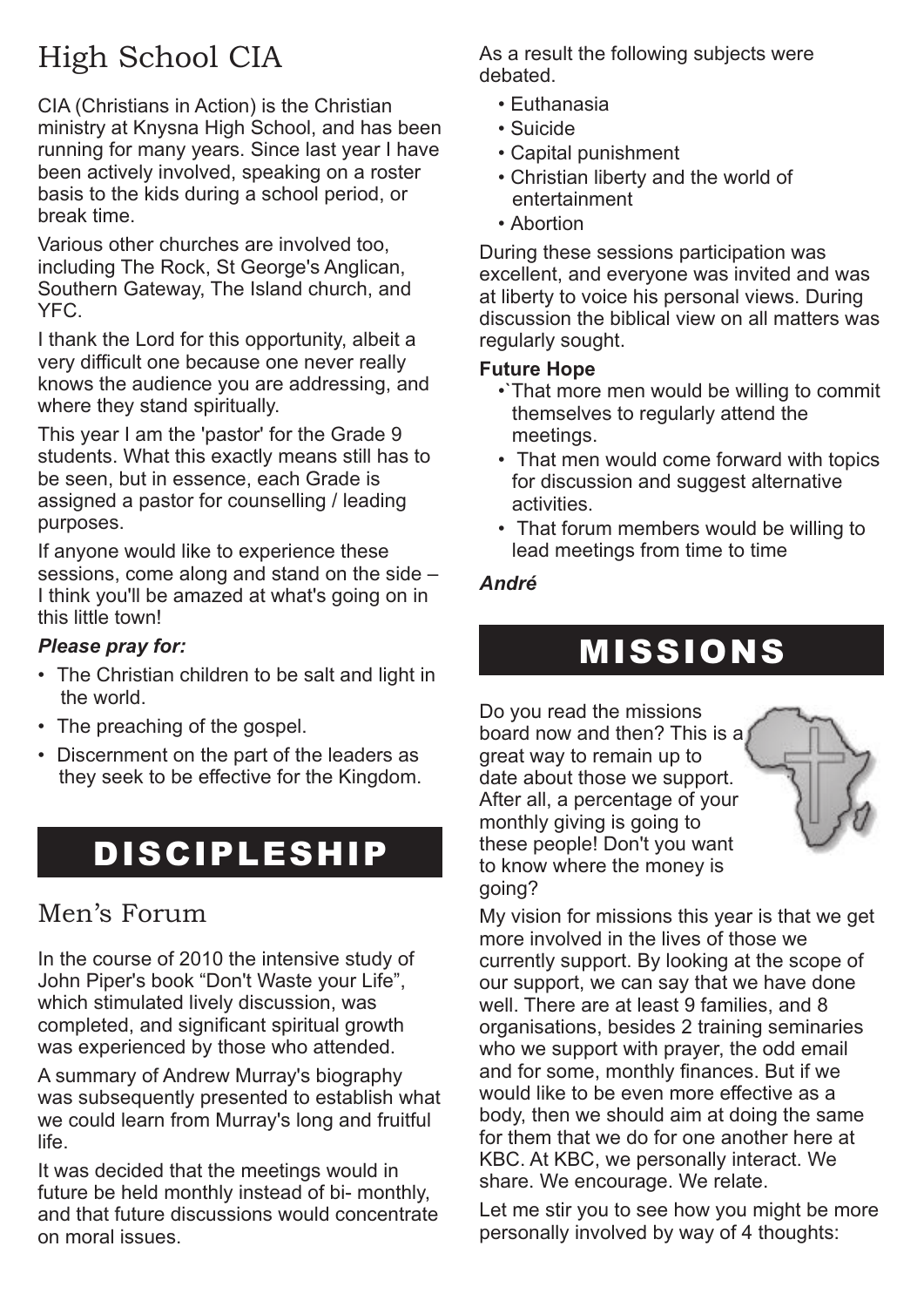- 1. Pick out a missionary family on our board and write them a letter or email. Do this in your own private capacity. No one needs to know you've done it.
- 2. Go and visit a missionary family! We have a number of folk in this church who travel now and then. If this is in your means, why not take a detour and visit a family for a couple of days, as ambassadors of KBC. Imagine if we as a church could send you off with some letters and gifts, and you could be our Epaphroditus!
- 3. As a Bible Study, pick out a missionary, and be a support group for them. Over and above your normal giving to the church, set aside an amount each month, and when you think you have enough, send it to them. Pray for them each week. Consider them as part of your Bible study, even though they are not present.
- 4. I would like to see us hooked up with a mission organisation who could organise a mission trip to Lesotho. Typically they provide the means and the program, and we go as willing hands, for a few days. Many of us are retired – which means we are far more flexible in our time. Some of us are younger, and are able to lend much elbow grease on the field. Your eyes will be opened!

### *Malcolm*

# PROPERTY

During the past 12 months the following maintenance and improvements were carried out:





- 2. Exterior walls of the church building were repainted and
- 3. Windows above the pulpit were waterproofed.

4. The trees that were poisoned were cut down and removed from site.

### **New Equipment:**

- 1. The sound system was upgraded and new microphones purchased. The speakers were re-positioned to improve the sound quality.
- 2. New chairs were purchased to cater for more attendants at the services
- 3. The mobile bookcase was manufactured to display the books on sale.

The church building is overall in good condition. The only outstanding item is the repainting of the interior walls and film installed on the windows to reduce the outside light reflection from the walls to improve the projector image on the screen. This still has to be approved.

It is proposed that the circle garden, at the entrance of the church, be reconstructed to accommodate a bench and pathways. Some of the plants will have to be removed to allow

for better vision of the road, as the view of the lower road is blocked when exiting the church parking area.



At the time of this proposal it was felt that due to the remoteness

of the Remembrance Wall, the existing wall be broken down and rebuilt in the circle garden. This has been postponed due to the extra cost.

*Mel*

# FINANCE

The balance of cash on hand at the beginning of the year was R102 263 and has reduced to R63 302 at the end of January 2011. The tithing for the 12 months to end December was excellent.



### The deacons have

undertaken some major expenses in improving the sound system and painting the building as shown in the property report.